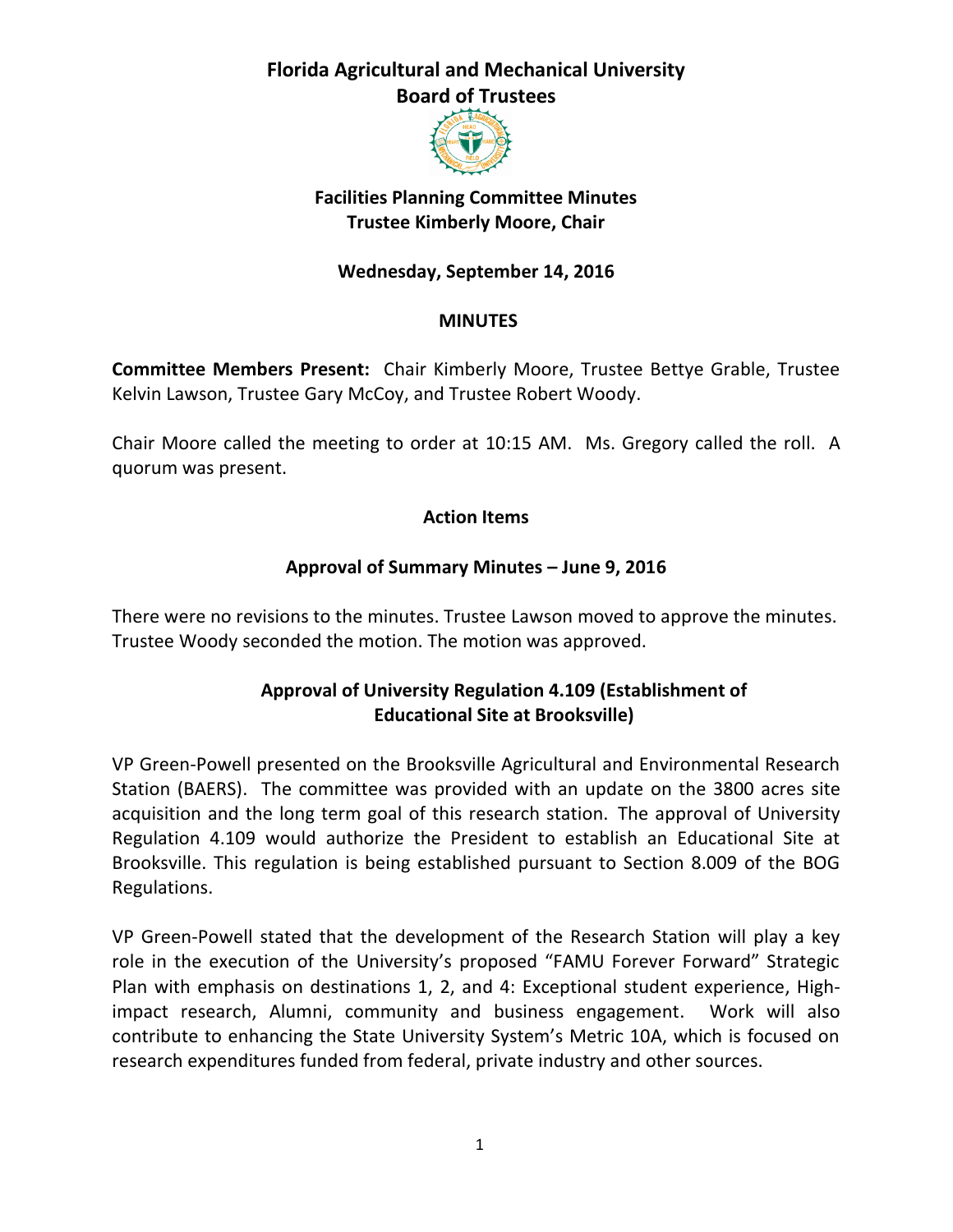

The work will not happen in isolation. Diverse group of stakeholder advisory planning committee is established and its makeup was shared by VP Green-Powell. VP Green-Powell also shared the key updates for the Research Station and the Station's short term objectives.

Trustee Moore commented on her excitement on all the work that is underway and asked the committee if there were any questions and entertained a motion for approval of the Regulation 4.109 that would authorize the President to establish an Educational Site at Brooksville. Trustee Lawson moved to approve the action item. Trustee Woody seconded the motion. The motion was approved.

### **Approval of the Campus Master Plan**

AVP Kapileshwari shared the details of the Campus Master Plan action item with the committee and that it included the initiation of the public hearings, agency review, and the campus development agreement. The actual adoption of the master plan will happen after the 90 day review period by the host community. AVP Kapileshwari shared with the committee the phases of the master plan completed to date including establishment of the steering committee and the visioning sessions completed with the stakeholder groups.

AVP Kapileshwari then introduced Shawn Kalbli, VP for Wood and Partners, the consulting firm assisting FAMU with the master plan update. Mr. Kalbli shared the next steps in the process for master plan update including hosting of the first public hearing and then sharing the documents with the host community and State Agencies as required by the statutes.

Mr. Kalbli briefed the committee on the existing 2010-2020 master plan which was adopted by the Board in November 2012 and was based on a very different enrollment number. That plan included site acquisition and development of several support facilities to match the enrollment growth model, including a 30% on campus housing development going up to 33% by 2020.

Mr. Kalbli then shared the 2015-2025 future land use plan which was based on the current enrollment numbers in the work plan. He indicated that the largest land use was for Recreation, Athletics, and open space followed by the conservation land, which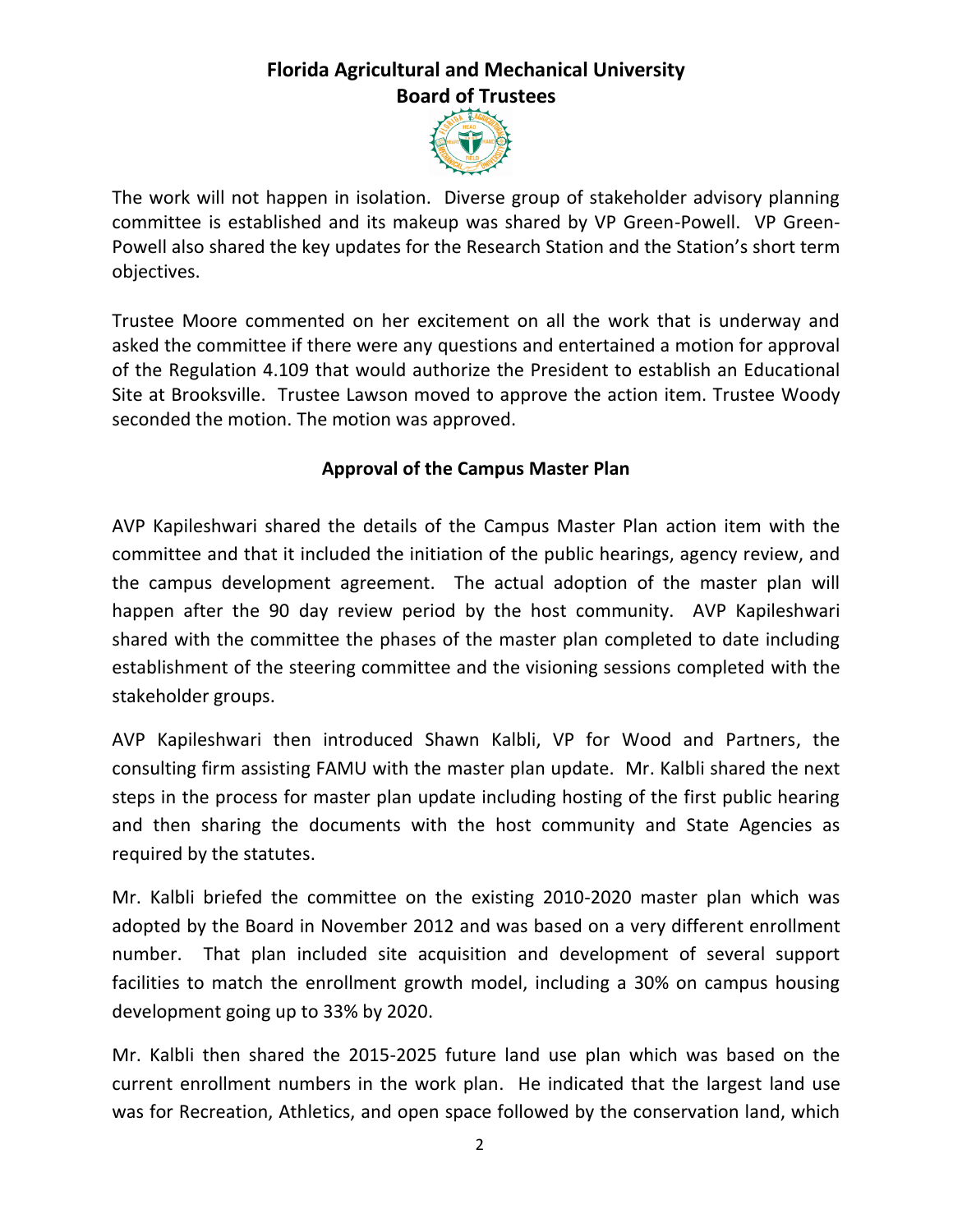

included the areas that are environmentally sensitive and cannot be developed. Following the conservation land, we have the academic space and then housing and support spaces. Parking garages are scattered on the perimeter of the campus for students and visitors coming to campus. The academic areas will form the core of the campus. Housing will be provided at various location on the campus as is the case now. Mr. Kalbli asked the Chair if he should get into further details of where each of the facilities are on the master plan as it relates to the approved Capital Improvement Plan or at this point open it up for specific questions and comments.

Trustee Moore asked the committee if they had any specific questions. Trustee Lawson commented on the West side of the campus near the stadium that at one point there were plans to acquire that area. He recommended the staff to coordinate with the Chief of Police to see what could be done with the vendors on the back side of the stadium and that we have an obligation for a better way to manage the access and the flow of vehicles and the people.

Trustee Moore asked the committee if there were additional questions regarding this action item. Trustee Grable commented on the adjustment to the master plan based on the changes in enrollment and asked about the overall percentage reduction in the master plan. Mr. Kalbli answered the question that today's numbers are roughly half of those in the 2012 version.

Trustee Moore followed up with the committee if there were any other questions and then entertained the motion for approval. Trustee Woody moved to approve the action item. Trustee Lawson seconded the motion. The motion was approved.

#### **Information Items**

Trustee Moore checked if the Overview of Major Projects was an action item or just an information item. Chief of Staff Miller confirmed that it was a brief overview and an information item.

#### **Overview of Major Projects**

Chief of Staff Miller shared the projects that are currently in the pipeline. He said that all these projects are consistent with the master plan and the five destinations identified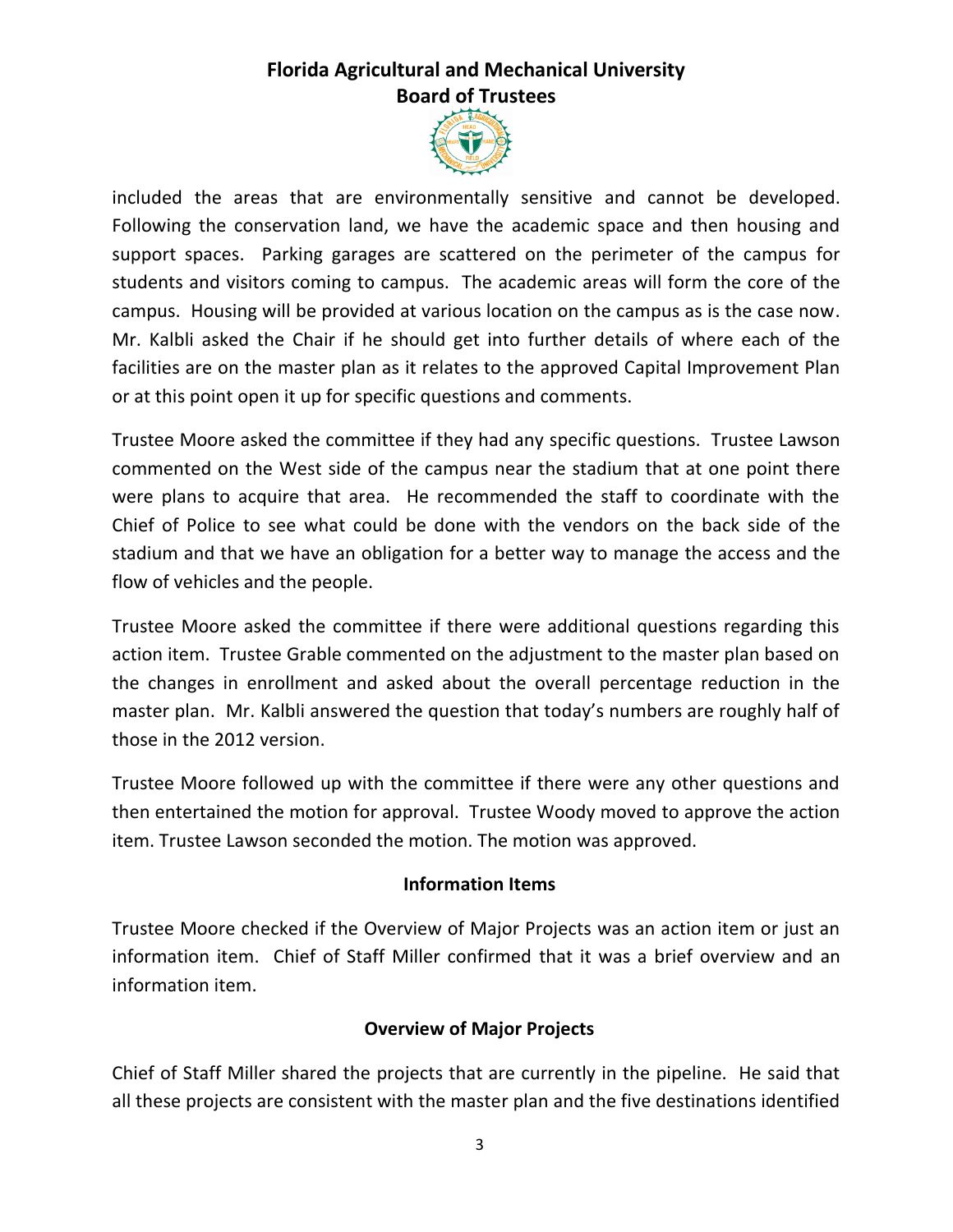

in the strategic plan. Chief of staff Miller mentioned that there were 2506 beds in 2014 and today we have less than 2400 beds. He shared that the recently completed demand study indicates that there is a need for 1400 new beds on campus. Chief of Staff Miller said that these numbers were based on anticipated 10,250 students in 2020 and our goal to have 30% of students residing on camps.

Trustee Washington asked how many beds were there when enrollment was high. Chief of Staff Miller said that he is not exactly sure what were the number of beds on campus when the enrollment was over 13,000, however in 2014 we had 2506 beds on campus. He said that we have lost beds in the Pentaplex Women's dorm and Palmetto North. We have 800 new beds at FAMU Village. Trustee Washington said that number of beds needed has not dramatically increased with the current enrollment and asked how is the projections of beds were made. Chief of Staff Miller said that we are over 98% occupancy right now. The study assumes the facilities that are offline or would need to come offline and the percentage of students that we would like to be in campus housing. The demand study accounts for all these details and projects for 1400 new beds necessary by 2023. Trustee Washington asked if these were the net new beds. Chief of Staff Miller said that these are new beds and the study assumed that there will be number of beds that we plan to take offline as well. The net maybe around 1000 beds. Trustee Moore appreciated the questions and said that with the work plan numbers and our goals of 30% we may have to look at our needs numbers again.

#### **HBCU Capital Finance Program**

VP Poole shared an update on the HBCU project. She shared that we are looking at several ways of financing our housing projects. We are looking at traditional bonds, the Public-Private-Partnerships, and the Department of Education HBCU Finance program. She mentioned that the University has been closely working with number of stakeholders - Department of Education, Department of Bond Finance, Board of Governors staff, Architects, Planners, on the HBCU refinance and the new loan project. The goal is to refinance the current housing debt and borrow additional dollars to add 600 beds to replace beds at Palmetto North and Paddyfoote. She mentioned that this is a program we would like to take advantage of, due to its competitive low interest rates.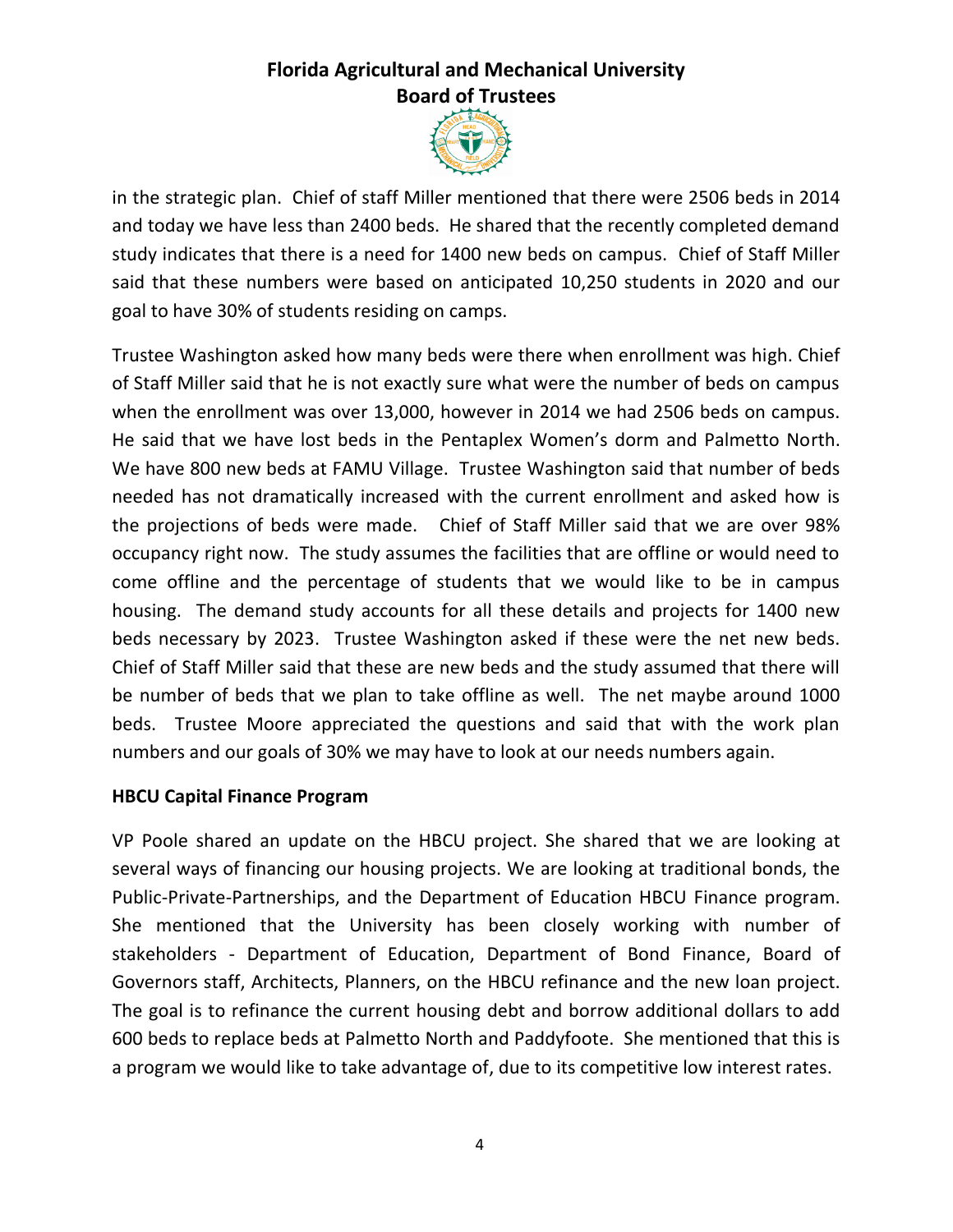

Trustee Moore appreciated the ongoing engagement the team has had with all the stakeholders.

#### **CASS and Pharmacy-II Project Updates**

AVP Kapileshwari shared an update on two major projects, 1) Center for Access and Student Success (CASS) and 2) Pharmacy II building. He provided an overview of the CASS project and the cost estimate of the project. He mentioned that so far we have received \$12.6 million. We have procured design services of JRA Architects and the funds are encumbered. Ajax Corporation has been selected as the Construction Manager for this project. Their contract is under review for demolition and preconstruction services. He shared the schedule for the project.

AVP Kapileshwari also provided an update on the Pharmacy II project. The substantial completion was achieved in July 2016. The Owner purchased equipment is being ordered and the building will be move-in ready around Oct 10, 2016.

Trustee Grable asked if we are already utilizing the space at new Pharmacy building that has been completed. AVP Kapileshwari confirmed that Pharmacy school had begun some moves in to the new space and after the furniture assembly work is complete, we will work with the Deans Office to find out which areas from the other facilities will be moving in the new building.

Trustee Lawson asked a clarification on the funding for CASS building. How much funding we already have and what are we still pursuing. AVP Kapileshwari confirmed the numbers we have received so far and what we are pursuing in the next legislative session. He shared what we have done with the funding received so far. This funding is used for design services, site work, pre-construction services, and also some structural work. Trustee Lawson asked if we were also pursuing P3 funding for CASS. AVP Kapileshwari clarified that at one point we were trying to leverage funding for both the P3 and CASS initiatives. However, after further discussion with the Board of Governors staff we have decided that the two projects remain independent, since the funding sources cannot be mixed. CASS is funded by PECO dollars and P3 is funded by private funds.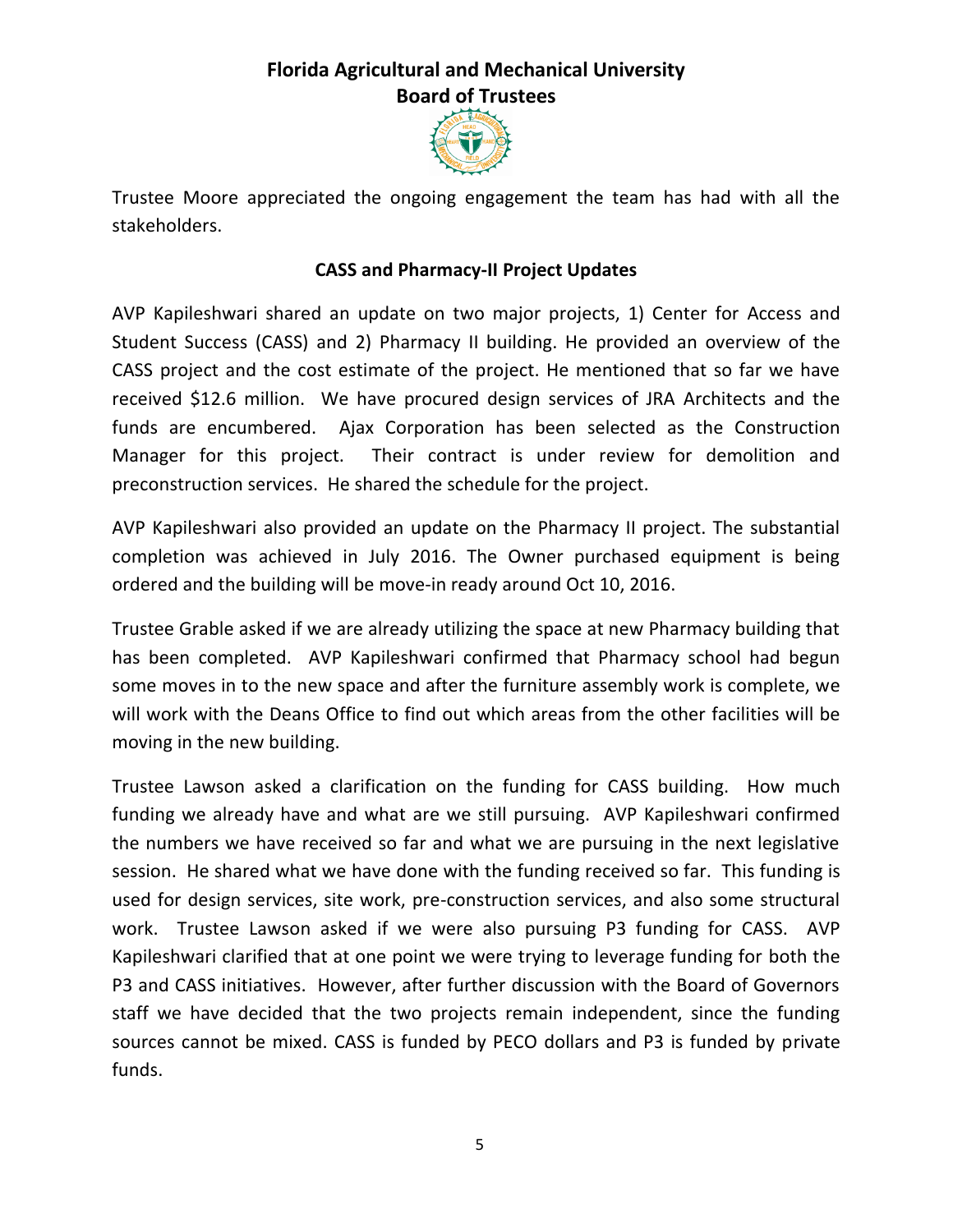

Trustee Dortch asked if the University has a policy to give opportunity to disadvantaged business enterprise or minority owned businesses to do business on this campus. VP Poole mentioned that our Procurement office has a policy that encourages minority businesses, like women-owned, veteran-owned businesses to participate. Trustee Dortch said he would be interested in knowing what our track record has been over last 3-5 years.

#### **Acquisition of Foundation Office Building and Public-Private-Partnership Updates**

Chief of Staff Miller shared the outcome of the due diligence process that was tasked to the Facilities Committee for transferring the Foundation building to University. He mentioned that there is a lot of ADA work that would be required to be completed and there would be an initial cost to the University to get all the repairs done. So the recommendation was that the University not acquire the Foundation building at this time.

Trustee Lawson asked for clarification on the timeline for due diligence due to the financial hardship for the Foundation. Trustee Moore confirmed that the due diligence work has been completed and the recommendation was to not pursue this at this time, due to the cost associated with the necessary repairs to bring this building up to par and that it was not cost effective for the University at this time. Trustee Lawson clarified if this meant that the Foundation will continue maintaining the building. Trustee Moore confirmed that at this stage Foundation will continue maintaining the building and all the responsibilities associated with it. VP Cotton mentioned as a clarification that financial hardship was not the best way to refer to it. He mentioned that this initiative was a mutual opportunity for the University to meet its space needs while allowing to also let Foundation meet its obligations. He mentioned that the Foundation will keep actively seeking tenants for its vacant space.

Chief of Staff Miller provided update on the Public private partnership (P3). He mentioned that the ITN (Invitation to Negotiate) is issued and shared the time line for the ITN and selection process.

Trustee Lawson shared his concern that this is very high dollar amount project that we may need expertise in the area. He also provided a suggestion that since most